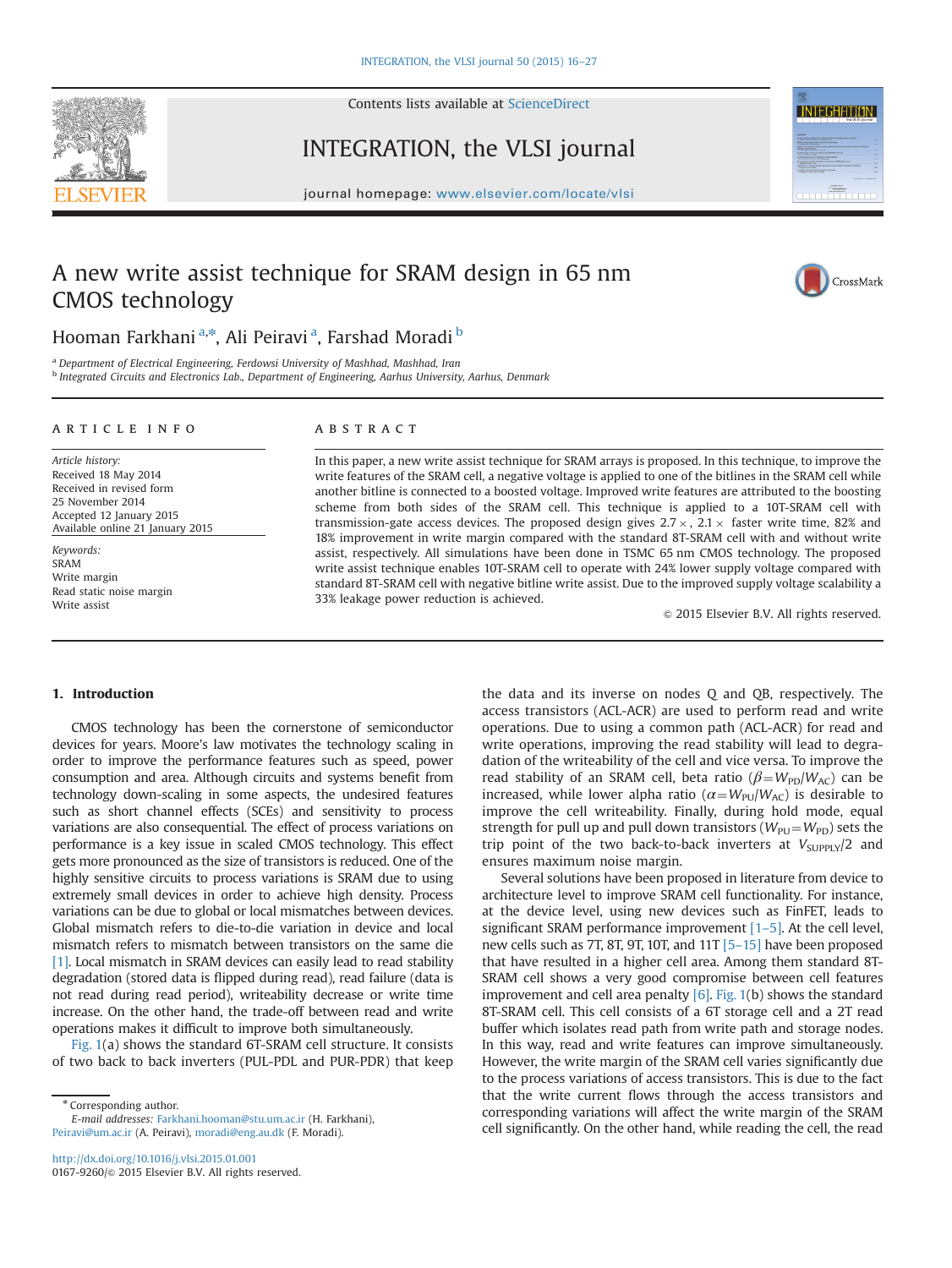

Fig. 1. (a) Standard 6T- (b) Standard 8T- (c) P–P–N 10T- [13] (d) 10T- [14] (e) TGA 10T-SRAM cells [15].

current flows through the read buffer (R1 and R2) which its variation does not affect read margin. As a result, the write margin is a key parameter especially in the scaled supply voltages which the effect of process variation is more pronounced. Supply voltage scaling is an effective way to decrease the power consumption of the System-on-Chips (SoCs). 10T-SRAM cells are mainly proposed to work in ultra-low voltages (near/subthreshold region). Fig. 1(c)– (e) shows three 10T-SRAM cell schematics. Lo et al. proposed a P–P– N 10T-SRAM cell in [13]. This cell is called P–P–N due to the fact that each of the cross-coupled inverters consists of three transistors cascaded in a P–P–N sequence as shown in Fig. 1(c). This cell shows a low cell leakage due to the three stacked transistors as inverter and it also has a good immunity to data dependent bitline leakage [13]. However, the use of stacked transistors limits supply voltage scaling. Fig. 1(d) shows another 10T-SRAM cell in the literature which uses two transistors in series as access device [14]. Utilizing two control signals (WL and W\_WL) enables implementation of bitinterleaving structure. The main drawback of this cell is related to its weak writeability due to the cascaded access transistors which can limit the power supply scaling. Fig. 1(e) shows the Transmission-Gate Access transistor SRAM cell (TGA-SRAM) proposed in [15]. The transmission gate access devices are used to improve the writeability of the cell that improves the supply voltage scalability, as well. On the other hand, the read path is isolated from storage nodes that results in a high read noise margin. Single ended read sensing scheme will decrease the TGA-SRAM cell access time. However, utilizing pseudo-differential sensing improves the access time, significantly [16]. All in all, each of the 10T-SRAM cells has some pros and cons which mentioned above. However, comparing the cells is not the focus of this paper and we will use only one of the above mentioned cells in order to apply the proposed write assist technique.

At the architecture level, read and write assist techniques improve SRAM robustness and performance while occupying less area compared to the cell techniques (e.g. 8T and 10T) and can be used with any type of SRAM.

In this paper, a new write assist technique is proposed that improves SRAM writeability, significantly. This new technique applies a boosted voltage ( $V_{\text{DD}} + \Delta V$ ) to the high-going bitline and a negative voltage on the low-going bitline simultaneously. This technique results in a significant improvement in Write Margin (WM) and Write Time (WT). In this technique, coupling capacitances are used to produce boosted and negative voltages.

In order to make Boosted-Negative Bit-Line (BNBL) technique more efficient, the TGA 10T-SRAM cell is used. Simulation results in 65 nm CMOS technology show 2.7  $\times$  and 2.1  $\times$  faster write time and 82% and 18% improvement in write margin compared with 8T-SRAM cell without and with write assist technique, respectively.

The remainder of this paper is organized as follows. In Section 2, a brief survey of existing write assist techniques is presented. In Section 3, the basic concept of the proposed BNBL technique is presented and validated by mathematical analysis. The efficacy of BNBL technique is shown in Section 4 through simulation results. Finally, the conclusions are drawn in Section 5.

### 2. State of the art

In this section, existing write assist techniques such as cell  $V_{DD}$ collapse, negative bit-line, boosted word-line and cell GND boost are discussed. The circuit implementation of the best technique amongst them (negative bit-line) is discussed with three examples.

#### 2.1. Write assist techniques

In order to improve the write margin of SRAMs, several write assist techniques have been proposed. Some of these techniques rely on cell  $V_{\text{DD}}$  collapse [17–20], Negative Bit-Line (NBL) [21–25], Boosted Word-Line (BWL) and cell GND boost [26]. Negative bitline write assist circuit applies a small negative voltage  $(-\Delta V)$  instead of GND at the lowgoing BL. This negative voltage on BL increases the strength of the access transistor by increasing  $V_{\text{GS}}$  from  $V_{\text{WL}}$  to  $V_{\text{WL}} + \Delta V$  ( $V_{\text{WL}}$  is the wordline voltage). Strengthening the access transistor without any effect on back-to-back inverters leads to improved writeability.

The BWL technique increases the word line voltage  $(V_{\text{WI}})$ connected to the gate of access transistors (ACL and ACR in Fig. 1) during write operation. This increases the gate source voltage of access transistors ( $V_{GS-ACL}$  and  $V_{GS-ACE}$ ) and improves its driveability. Cell  $V_{\text{DD}}$  collapse and cell GND boost techniques improve the writeability of the cell by weakening the back to back inverters during write operation. However, these techniques degrade the